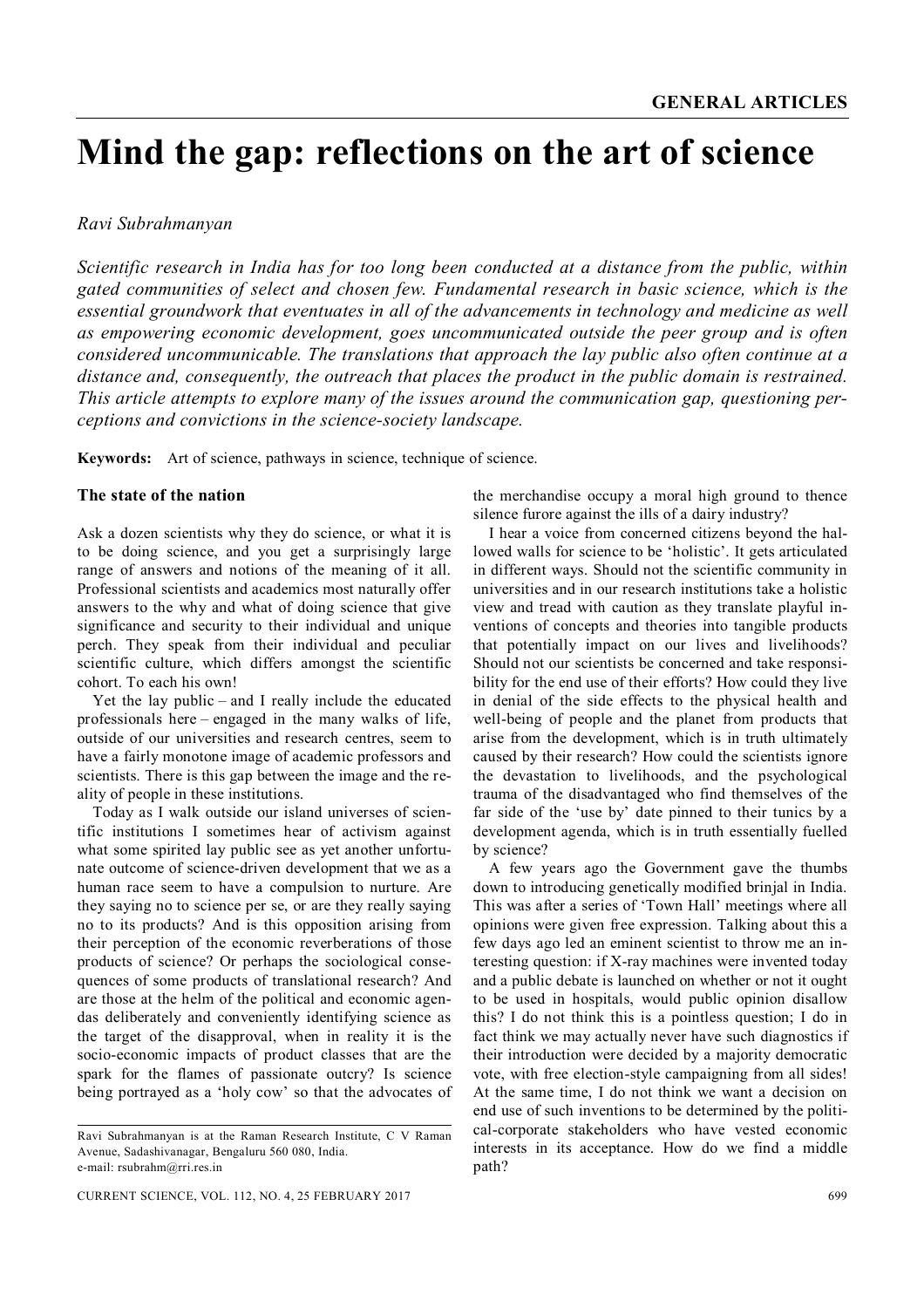# GENERAL ARTICLES

It is worthwhile attempting to make sense of the image that the public has of science and scientists, and the notions that scientists have of themselves and their place in society, so that we may try to divine the currents that grow the distance between scientists and the public, which leads to mutual distrust and hence a problem where perhaps genuine gifts that science may have to offer the public are rejected.

## **The art of science**

Science to me is creative, inventive and playful. It plucks out of thin air hypotheses and configurations that would otherwise never exist and cannot be derived from what existed before. Of course, the converse is not true – to be creative, inventive and playful need not be science! We have several well-known examples of scientists in the Indian scene with seemingly inborn creativity or, in other words, an innate and perhaps unfair capacity to think outside the obvious extrapolations of history: C. V. Raman and Srinivasa Ramanujan, to name a few.

I view the rendition of science exactly in the same light as an artist creating an expression on a canvas. 'Good' scientists are people that create for humanity. And we do expect that they create imaginations in thought, mathematical expressions, clever gizmos that might be expected to be beautiful, useful and durable. These three qualities together are known as the BUD principle, which I first learnt from the writings of Satish Kumar, who has been editor of *Resurgence Magazine* since 1973. The BUD principle that has been proffered as a measure of the goodness of honest work of an artisan, is perhaps also a worthwhile measure for creations of science? From a perspective of what it is to be human, I wonder if the art of science, as I have sketched it, is any different from the creations of passionate studio potters?

#### **And the technique of science**

Most of my colleagues who practise science day in and day out have indeed a strong schooling in what is called the method of doing science: the scientific method. Which is today no longer a method but a whole class of methods, some of which may be stamp collection to the purists, but which may nevertheless score the highest in the perpetually debated metrics!

The advancement of the knowledge of humanity, in this professional quest, is conducted most often by incremental progress that rests on the laurels of the imaginations of the past, and creates a petal here, a branch there, a flower somewhere else, all of which may potentially be refuted and reset to nothingness or to a different fabrication by peers.

The quest is necessarily lost in the local weave of the fabric of the canvas, mindless to the distractions of the real world outside. I wonder if this progressive effort could even happen without such an unholistic style, which may nevertheless be well intentioned towards humanity in its endeavour. That any focused research could mean well may be difficult to palate for the uninitiated outside the walls, but such is the reality of life in the sanctuaries.

#### **Plurality within the proponents**

Every species on Earth abounds in diversity, and this has presumably always been so. India is blessed with a wonderful plurality in its people; this is not merely an idea. The plurality in people is not only in appearances; the outlooks, the worldviews, perceptions of the place of rationalism, belief systems, mysticism, and religiosity appear together as a confusing and self-contradicting melange. What may apparently seem to be opposites happily coexist in individuals, families, and institutions.

I think it wonderful and progressive that most research institutes of the country can engage in very rational and objective scientific research with modern equipment, on problems in mainstream science, with methods and outcomes that are perfectly acceptable in the scientific world, and yet be comfortable celebrating together occasions like *Ayudha Pooja* every year! It is not only the once-removed ancillary staffs that celebrate the culture; the scientific staffs also mindfully engage with the joy befitting the occasion.

The plurality is in individual people – does not matter whether they are public or scientists. There is a similar spectrum in attitudes and outlooks amongst scientists and professors in universities as in the public, and I wonder what it would take for the public and for the academic communities to see this actuality, and drop any colourless image of academics that may have been the norm some centuries ago.

Driving encounters the spectrum of the people in any city; drivers are a reasonable mix of the attitudes in a city. And the encounters on the street are the same as the encounters in any walk of life, including within scientific bodies and even within the highly selective learned academies.

Scientists are indeed humans who have undoubtedly been moulded by their spending considerable time in select company reading select literature and engaging in communications with peers that requires a language that is learned and evolves within that fraternity. But as the mystic J. Krishnamurti often reminds us, let's not forget the million years of evolution that has shaped us and may totally dominate the innate aspects of our comportment. There may be much more to common *nature* across humanity that has flowered through the togetherness over millennia, and expressed as relationships, compared to the individuality that is *nurtured* in the brief and most recent history of separateness.

Inevitably the plural landscape leads to a variety of inventions and devices based on primal frolic and these are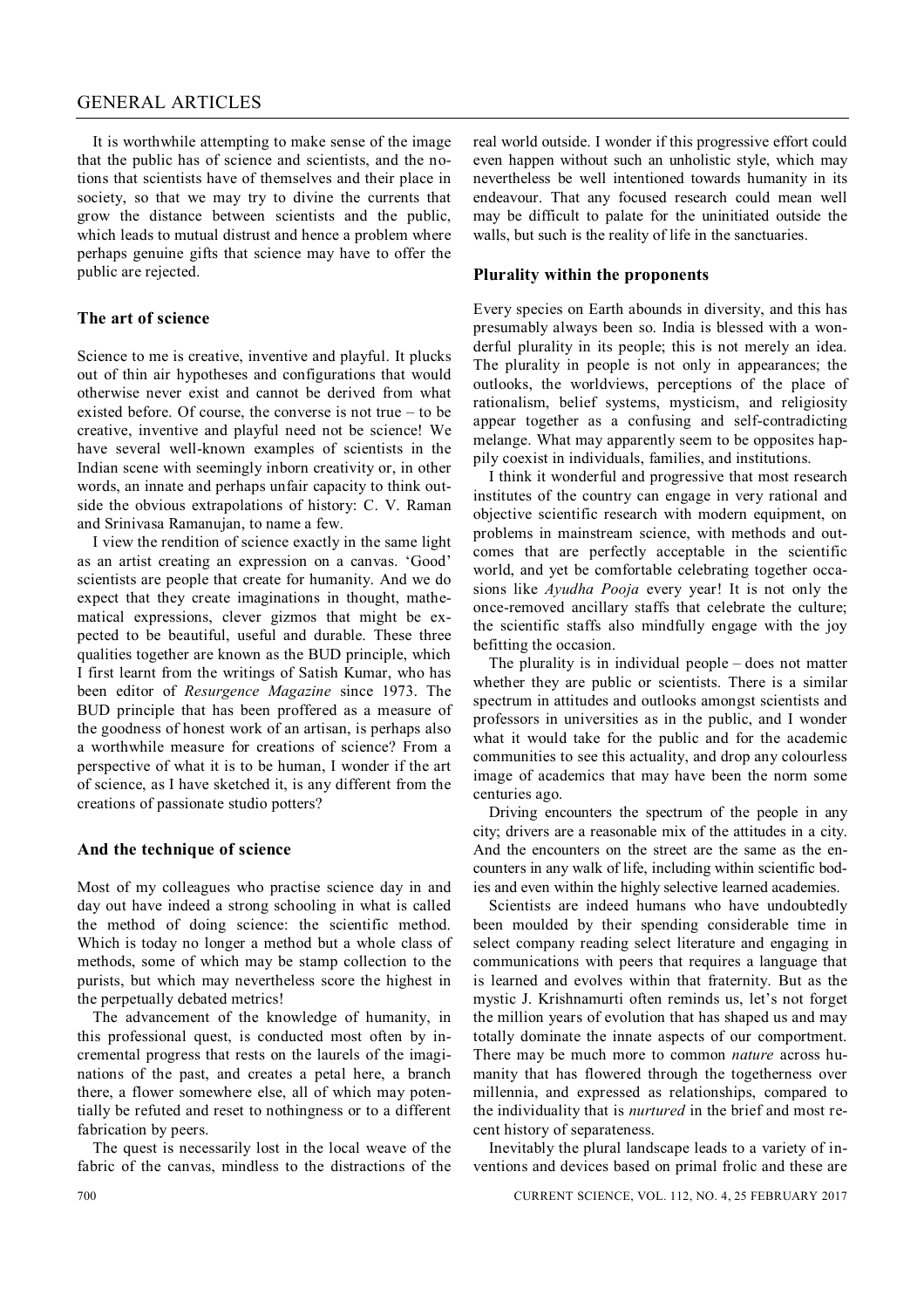admittedly inclusive of high-risk bestowals that have time and again proved disastrous. Sometimes these hand downs have been cleverly packaged; sometimes they are creations of small minds with blinkered vision. While we focus on the ills, we tend to forget the positives. But that is no consolation for the radicals, who understandably desire that those with the higher learning exhibit only a holistic and responsible outlook.

Much is labelled as ills of science, as examples of how science has been negative for humankind. Activists see GM foods as a disservice of science and atomic energy as a disservice of science. His Holiness the Dalai Lama gives us a perspective of science as an empowering imagination gifted to the world by the creative side of scientists, after which what humankind – including scientists themselves – does with it depends on who amongst the spectrum picks it up and towards what point of the compass they run with it.

Pluralism within any fraternity is essential to the development of imaginative thinking; plurality is essential to keeping both the arts and science alive. Perhaps this is a trait within, which we cannot be without.

# **Pathways in science**

The artistry of pure science is, of course, merely a small dimension amongst the plurality within the community. The spread of ingredients that flavour the potpourri is well beyond the imaginative capacity of even the proponents of the trade.

As children amazed by experiences of creations of nature and mankind, many of us have asked the why and how of fascinations from motorcars to the heavens above. To be positively generative has been believed to be encouraging questioning and finding out – within the scientific world of reasoning. There is a certain joy in being acquainted with science for science's sake, and the epitome of scholarship and higher learning is universally assumed to be academic professionals – professors – in universities.

There is undoubtedly personal happiness to be gained with deep appreciation of the beauty in creations in science, and excellence in higher learning provides genuine seekers this delight. Deriving joy via higher learning is akin to the joy that derives from acquiring and internalizing an appreciation for music, or for art forms, which may also require considerable perseverance. And erudition in the teaching fraternity is inspiring for the aspiring.

While there are pro grade pathways, there are also retrograde alleyways lacking illumination. While erudition and scholarship are obviously significant districts in the landscape of science, I would question any interpretation of research that frames it to be essentially re-search, as any agenda that attempts a refocus to mythology would have us believe. The advancement of the knowledge of our scientists – knowledge creation – is a very artistic

quest at times and a methodical exploration at times but certainly not a historical summary.

Most scientists today work in laboratories and institutions in directed research, working together in a focused planned effort towards set goals deemed to be of importance to economics and society. The managed research often explores multiple trackways – feeling its way almost organically – finding an economical path of least resistance. The enterprise efforts towards capacity building in atomic energy and the development of enabling technologies related to deploying payloads in space near and far from Earth are excellent successful examples of such research in India, which are also prominent in the public face of science.

Professor Kulkarni at CalTech has, on his website, reproduced an age-old definition of what most scientists might do as part of the furtherance of the frontiers of our knowledge – that the work of science is 99% perspiration and 1% inspiration. In the current global model of megaproject based science, which is the preferred philosophy of science management when directed by a body corporate, we have conglomerates with 99% of scientists perspiring and a pathetic 1% inspiring. This character of the scientific community is a far cry from the profile that scientists have in the public imagination.

There is, of course, no bimodality in the dispersal of scientists in this landscape; most may balance their livelihoods and find themselves a comfortable mix of styles, which may change with their movements in time and space.

Technologists or engineers, or what we may call scientists involved in 'translational research', develop products responding to a need, or more often develop products responding to a perceived opportunity to create a want. It is at the other end of the compass, hidden within the folds of these gigantic missions and dispersed amongst the hundreds of universities, research laboratories and institutions of the country, that we have scientists who are academically free, free from research management in the sense that they are by and large free to choose their research areas and themes, even though – and correctly so – not free from peer review that enshrines their academic freedom.

Whereas the scientists in the managed research laboratories are selected and hired on the basis of their expertise in the specific problem they would be expected to solve in their job function, those in the academically free worlds are selected on the basis of their demonstrated expertise in their own chosen areas of research, and are simply expected to continue with and better 'the good work'.

It's the 'free souls' – both in the academic world of research as well as in the community of inventive startups – that are often the ones most capable of engendering disruptive paradigm shifts that time and again shake the notional security of humankind. These are the sparks that make Silicon Valley light up, and give the activists sleepless nights.